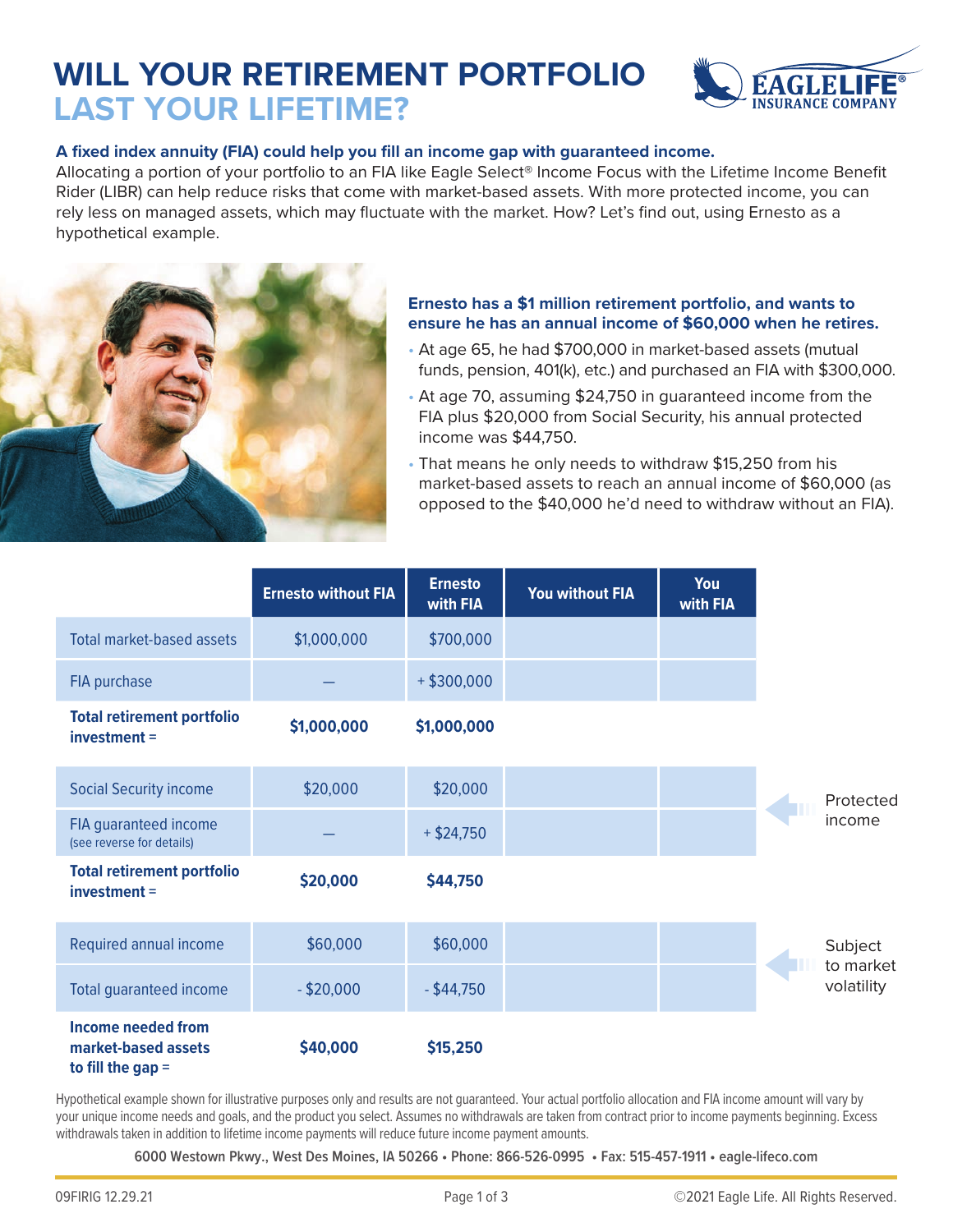

Your results will depend on the information you input. Rates are set at issue and subject to change.

# **HOW DO YOU DETERMINE YOUR ANNUAL GUARANTEED INCOME FROM EAGLE SELECT® INCOME FOCUS FIA WITH LIBR?**

## **Let's take another look at Ernesto's strategy, for example:**

- He purchased an FIA with \$300,000 at age 65.
- After waiting five years, his annual FIA guaranteed income was \$24,750.

After you purchase a \$\_\_\_\_\_\_\_\_\_\_\_\_\_ FIA at age \_\_\_\_\_ and wait \_\_\_\_\_ years before taking income, your FIA quaranteed income will be: \$

| <b>Issue</b><br>Age | \$100,000                     |         |         | \$200,000        |                               |          | \$300,000 |                               |          | \$400,000 |                               |          |          |          |          |                  |
|---------------------|-------------------------------|---------|---------|------------------|-------------------------------|----------|-----------|-------------------------------|----------|-----------|-------------------------------|----------|----------|----------|----------|------------------|
|                     | <b>Waiting period (years)</b> |         |         |                  | <b>Waiting period (years)</b> |          |           | <b>Waiting period (years)</b> |          |           | <b>Waiting period (years)</b> |          |          |          |          |                  |
|                     |                               | 3       | 5       | 10 <sub>10</sub> |                               | 3        | 5         | 10 <sup>10</sup>              |          | 3         | 5.                            | 10       | и        | 3        | 5        | 10 <sup>10</sup> |
| 60                  | \$5,060                       | \$6.240 | \$7.500 | \$11,000         | \$10,120                      | \$12,480 | \$15,000  | \$22,000                      | \$15,180 | \$18,720  | \$22,500                      | \$33,000 | \$20,240 | \$24,960 | \$30,000 | \$33,000         |
| 61                  | \$5,170                       | \$6,370 | \$7.650 | \$11,200         | \$10,340                      | \$12,740 | \$15,300  | \$22,400                      | \$15,510 | \$19,110  | \$22,950                      | \$33,600 | \$20,680 | \$25,480 | \$30,600 | \$33,600         |
| 62                  | \$5,280                       | \$6.500 | \$7,800 | \$11,400         | \$10,560                      | \$13,000 | \$15,600  | \$22,800                      | \$15,840 | \$19,500  | \$23,400                      | \$34,200 | \$21,120 | \$26,000 | \$31,200 | \$34,200         |
| 63                  | \$5,390                       | \$6,630 | \$7,950 | \$11,600         | \$10,780                      | \$13,260 | \$15,900  | \$23,200                      | \$16,170 | \$19,890  | \$23,850                      | \$34,800 | \$21,560 | \$26,520 | \$31,800 | \$34,800         |
| 64                  | \$5,500                       | \$6,760 | \$8,100 | \$11,800         | \$11,000                      | \$13,520 | \$16,200  | \$23,600                      | \$16,500 | \$20,280  | \$24,300                      | \$35,400 | \$22,000 | \$27,040 | \$32,400 | \$35,400         |
| 65                  | \$5,610                       | \$6,890 | \$8.250 | \$12,000         | \$11,220                      | \$13,780 | \$16,500  | \$24,000                      | \$16,830 | \$20,670  | \$24,750                      | \$36,000 | \$22,440 | \$27,560 | \$33,000 | \$36,000         |
| 66                  | \$5,720                       | \$7.020 | \$8.400 | \$12,100         | \$11,440                      | \$14,040 | \$16,800  | \$24,200                      | \$17,160 | \$21.060  | \$25.200                      | \$36,300 | \$22,880 | \$28,080 | \$33,600 | \$36,300         |
| 67                  | \$5,830                       | \$7,150 | \$8.550 | \$12,200         | \$11,660                      | \$14,300 | \$17,100  | \$24,400                      | \$17,490 | \$21,450  | \$25,650                      | \$36,600 | \$23.320 | \$28,600 | \$34,200 | \$36,600         |
| 68                  | \$5,940                       | \$7.280 | \$8.700 | \$12,300         | \$11,880                      | \$14,560 | \$17,400  | \$24,600                      | \$17,820 | \$21,840  | \$26,100                      | \$36,900 | \$23,760 | \$29,120 | \$34,800 | \$36,900         |
| 69                  | \$6,050                       | \$7,410 | \$8,850 | \$12,400         | \$12,100                      | \$14,820 | \$17,700  | \$24,800                      | \$18,150 | \$22,230  | \$26,550                      | \$37,200 | \$24,200 | \$29,640 | \$35,400 | \$37,200         |
| 70                  | \$6,160                       | \$7.540 | \$9,000 | \$12,500         | \$12,320                      | \$15,080 | \$18,000  | \$25,000                      | \$18,480 | \$22,620  | \$27,000                      | \$37,500 | \$24,640 | \$30,160 | \$36,000 | \$37,500         |
| 71                  | \$6,270                       | \$7,670 | \$9,075 | \$12,500         | \$12,540                      | \$15,340 | \$18,150  | \$25,000                      | \$18,810 | \$23,010  | \$27,225                      | \$37,500 | \$25,080 | \$30,680 | \$36,300 | \$37,500         |
| 72                  | \$6,380                       | \$7,800 | \$9.150 | \$12,500         | \$12,760                      | \$15,600 | \$18,300  | \$25,000                      | \$19,140 | \$23,400  | \$27,450                      | \$37,500 | \$25.520 | \$31,200 | \$36,600 | \$37,500         |
| 73                  | \$6,490                       | \$7,865 | \$9,225 | \$12,500         | \$12,980                      | \$15,730 | \$18,450  | \$25,000                      | \$19,470 | \$23,595  | \$27,675                      | \$37,500 | \$25,960 | \$31,460 | \$36,900 | \$37,500         |
| 74                  | \$6,600                       | \$7.930 | \$9.300 | \$12,500         | \$13,200                      | \$15,860 | \$18,600  | \$25,000                      | \$19,800 | \$23.790  | \$27.900                      | \$37,500 | \$26,400 | \$31,720 | \$37,200 | \$37,500         |
| 75                  | \$6.655                       | \$7,995 | \$9,375 | \$12,500         | \$13,310                      | \$15,990 | \$18,750  | \$25,000                      | \$19,965 | \$23,985  | \$28,125                      | \$37,500 | \$26,620 | \$31,980 | \$37,500 | \$37,500         |

\*Hypothetical example includes the following assumptions: An Income Account Value (IAV) rate of 10% simple interest; a single life payout factor of 5.5%; and no withdrawals from the annuity contract. Rates are set at issue and are subject to change. A rider fee will be assessed from the income account value and deducted from the contract value each contract year the rider is active. See disclosure and sales brochure for details.

This is not a comprehensive overview of all the relevant features and benefits of the Eagle Select® Income Focus FIA. This material presents hypothetical examples of the income amount you may receive by purchasing this annuity for the amount of premium you choose. Please read the sales brochure and disclosure for complete details and limitations.

**6000 Westown Pkwy., West Des Moines, IA 50266 • Phone: 866-526-0995 • Fax: 515-457-1911 • eagle-lifeco.com**